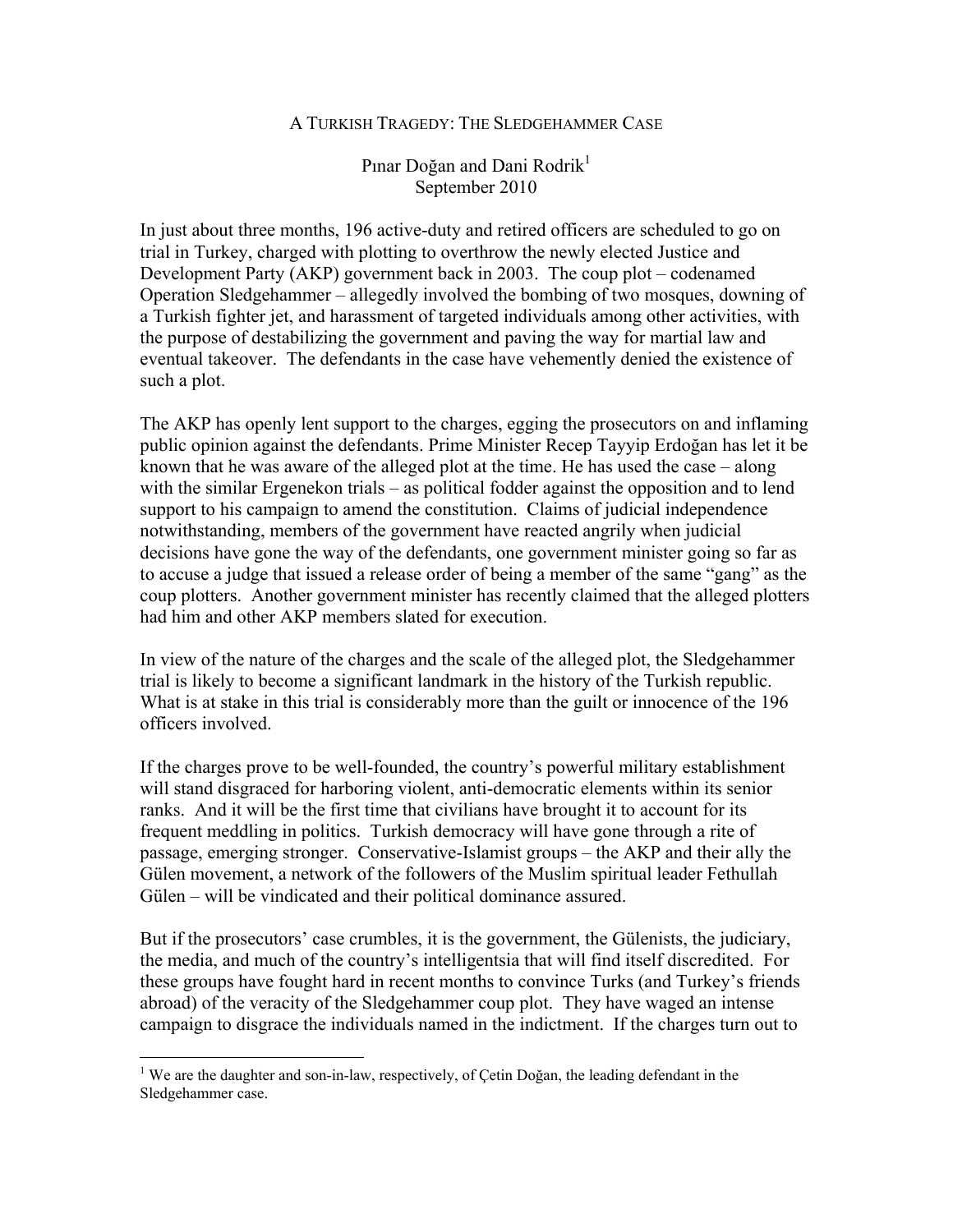be baseless, these efforts will be revealed to have been directed not at deepening Turkey's democracy, but at framing innocent individuals, so as to whip up popular frenzy against the military establishment.

The sad irony is that the facts of the case leave no doubt as to where the truth lies: Operation Sledgehammer is a fiction. It was authored not by the defendants in the case but by unknown malfeasants who fabricated the documents sometime after 2008. Anyone with a couple of hours to spare – and a good command of the Turkish language – can see it for himself. That the charges have been allowed to stand for so long and a trial will take place at all is testimony to the intensity of the disinformation campaign waged by the AKP and its supporters and a ghastly travesty of justice.

This is a bold claim, but one that is easy to substantiate. The Sledgehammer plot is chock-full of inconsistencies, the most telling of which are the inadvertent, but glaring anachronisms that make it plain that it could not have been hatched in 2003 as claimed. The documents that purport to be original military plans from 2003 contain references to entities that did not yet exist and future developments that could not have been known at the time. It's just as if a text pretending to date from 1970 referred to Diana Spencer as Princess of Wales – a title which she acquired only in 1981 – or mentioned her car crash decades later. Hence, to any but the most jaundiced eye it is patently obvious that the incriminating documents were authored not by the military officers who are on trial, but by others many years later.

Before we get into the details, though, let's review the key facts of the case.

In January 2010 an anonymous individual claiming to be a retired officer delivered to a virulently anti-military newspaper, *Taraf*, a suitcase of material which he said had been secreted from the 1<sup>st</sup> Army headquarters in Istanbul. The material consists of a couple of thousand pages of military documents from the early 1980s and from 2002-2003, 10 cassettes containing voice recordings from a military seminar in March 2003, and 19 CDs also allegedly from 2003. Extracts from some of the documents on the CDs were serialized in *Taraf*, and the whole batch subsequently turned over to the Istanbul public prosecutor.

\*\*\*

The authenticity of much of this material, including the voice recordings, is not in question. It is not known how they were leaked from the  $1<sup>st</sup>$  Army. They are primarily routine military documents that do not refer to illegal behavior or mention foul play. The incriminating documents that describe the Sledgehammer coup plan and related activities are contained in three of the 19 CDs, and it is these CDs on which the indictment is based. (The cassettes contain the proceedings of a military seminar devoted to contingency planning. The prosecutors maintain that the seminar was a dress rehearsal for the Sledgehammer coup, even though there are no references during the seminar to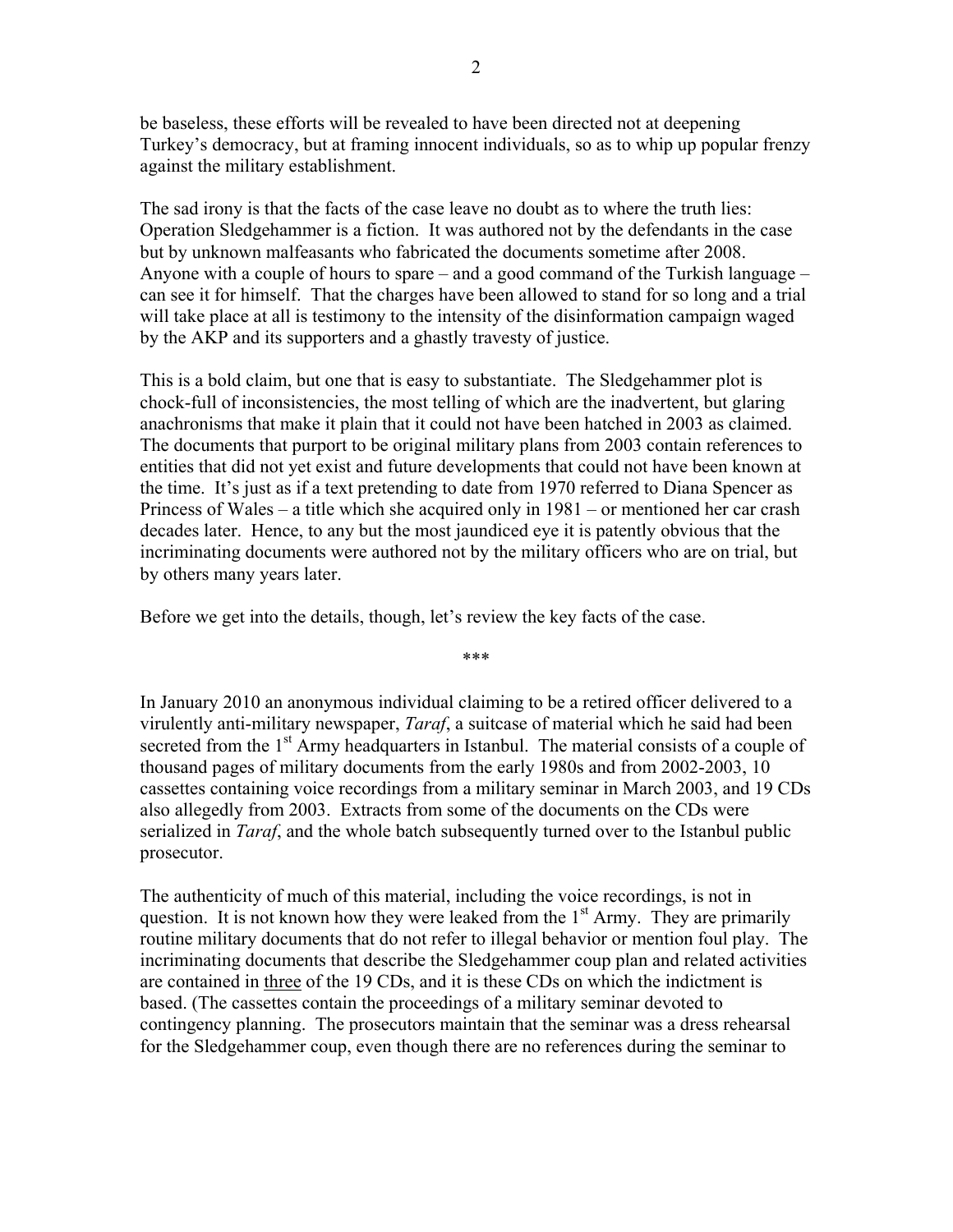Sledgehammer, to a coup, or to any criminal activities.) The Sledgehammer case therefore stands or falls with the authenticity of these three  $CDS<sup>2</sup>$ 

There is no direct evidence that ties these CDs to computers in the  $1<sup>st</sup>$  Army where they are said to have been produced. Not a single one of the hundreds of officers questioned in the case has acknowledged ever hearing of the Sledgehammer plot or any of the other plans included in the incriminating CDs. The evidence that the three CDs in question are authentic comes solely from their "metadata:" the username and time information contained on the CDs and the Word documents therein.<sup>3</sup> According to these metadata, the documents and the CD's were produced in 2003, and the authors of the documents were the military officers now under indictment.<sup>4</sup> Aside from this metadata, there is no evidence that the CDs are in fact authentic.

The problem with basing the case on metadata evidence is obvious. Every computer forensic expert knows that manipulating the metadata on a computer file or CD is child's play. One simply has to assign appropriate user names to a computer account and set the computer's clock to any desired time – or use one of the many freeware programs that do this kind of thing – to produce documents and CDs bearing any metadata that is needed. Remarkably, this didn't prevent TÜBITAK – once the nation's premier scientific institution, now reeling under government control – from authenticating the CDs based on their metadata alone, without mentioning even in passing how easily the metadata could have been faked.<sup>5</sup>

 $\overline{a}$  $2$  Much has been made in the Turkish media of some of the statements made by military officers during the seminar which reflect a degree of hostility towards the AKP administration. One can question the appropriateness of such statements in a military seminar. However, the Sledgehammer case is based on a claim that is quite different, namely the charge that seminar was a dress rehearsal for a coup. If the Sledgehammer Operation never existed, as we argue here, there could not have been a dress rehearsal for it. In addition, only a small fraction of the seminar participants has been charged under the indictment, suggesting that not even the prosecutors quite believe their story. So we shall not have much more to say on this seminar.

 $3$  It is telling in itself that these three CDs were burned with software that differs from that used to produce the remaining CDs.

<sup>&</sup>lt;sup>4</sup> It is not entirely clear how the prosecutors have selected who to indict. Some active seminar participants have not been charged. The selection of indictees from among those whose names appear in the Sledgehammer documents also seems arbitrary.

 $<sup>5</sup>$  The initial arrest warrants for the Sledgehammer defendants were obtained largely on the basis of this</sup> TÜBITAK report. There are curious procedural irregularities in the manner in which this report was obtained. For example, the prosecutors asked TÜBITAK to assign the case to a specific individual, who then authored the report, even though normal practice would have been to leave the decision to TÜBITAK. Following several subsequent forensic analyses that challenged this report, the prosecutors were compelled to ask TÜBITAK for a second report. This one was a prepared by a group of TÜBITAK experts, and it made clear that the metadata could have been altered, and that the authenticity of the CDs could not be conclusively established without access to the original computers where they were burned. But these crucial caveats were buried within verbiage that provided cover for the prosecutors to hang on to their claim that the CDs were authentic.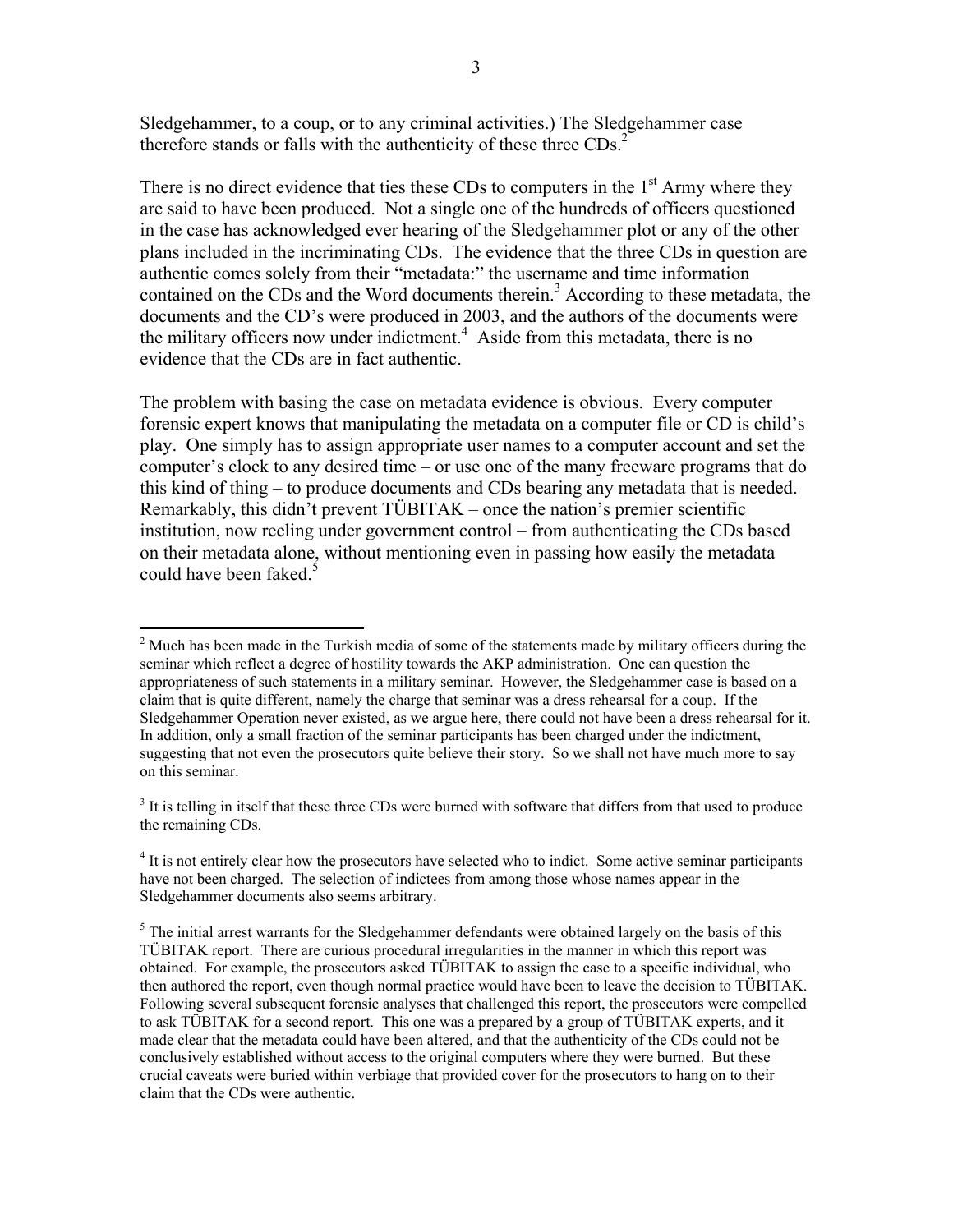Much more serious than the absence of affirmative evidence on the authenticity of the Sledgehammer CDs is the evidence that shows, beyond any reasonable doubt, that they are fabricated. This evidence began to trickle out within days of the publication of the documents in *Taraf*. The trickle became a veritable flood once the indictment was issued several months later and much greater access to the contents of the CDs became possible.

Some of the earliest discrepancies that came to light strongly suggested that the Sledgehammer documents had been produced not in 2002-2003, when the coup plot was alleged to have been hatched, but years later. For example, the core document describing the Sledgehammer operation refers to three staunchly Kemalist/nationalist civil society organizations with which the plotters planned to collaborate. But one of these, the Turkish Youth Union ("Türkiye Gençlik Birliği" or TGB in Turkish) turned out to have been founded only in 2006.

There was a similar-sounding Turkish Youth Union Association ("Türkiye Gençlik Birliği Derneği" or TGBDER in Turkish) in existence during 2002-2003, and *Taraf* promptly argued that it was this group that the coup plotters planned to enlist. (The prosecutors subsequently made the same argument.) But this seems quite unlikely in view of the fact that TGBDER, unlike TGB, does not have a Kemalist agenda, or indeed a political coloring of any kind, and devotes itself to promoting friendship and interchange with youth groups in Europe. The more likely explanation is that the authors of the Sledgehammer documents committed a simple mistake, referring to a group that did not yet exist in 2002-2003.

Then there was the curious case of the economic program included with the Sledgehammer documents. This program turned out to include verbatim passages from a speech delivered in 2005 by Haydar Baş, a shady figure who leads a marginal political party and is also the leader of a small religious sect. Baş confirmed that the speech had not been circulated before 2005 and denied any knowledge of the coup plot. No-one has offered a satisfactory explanation for how a speech from November 2005 could have found its way into a document dated December 2002.<sup>6</sup> The indictment is completely silent on this, even though the issue has received a fair amount of play in the Turkish media.

Other discrepancies include the case of some journalists blacklisted in the Sledgehammer documents. These were journalists who focused on culture, arts, and restaurant reviews at the time and had transitioned to political topics in later years, and who were unlikely candidates for censure by the military. The coup plotters made other implausibly farsighted references to future developments, including the AKP government's use of tax inspections to intimidate the media – something that did not take place until 2009.

<sup>&</sup>lt;sup>6</sup> *Taraf*'s Alper Gormuş has claimed that earlier versions of the speech had been circulating on the Internet, and that the military officers may have made use of those. But these earlier versions have not been found. Haydar Baş himself has explicitly said that his ideas "were first shared with the public in 2005" and he has not mentioned any previous drafts.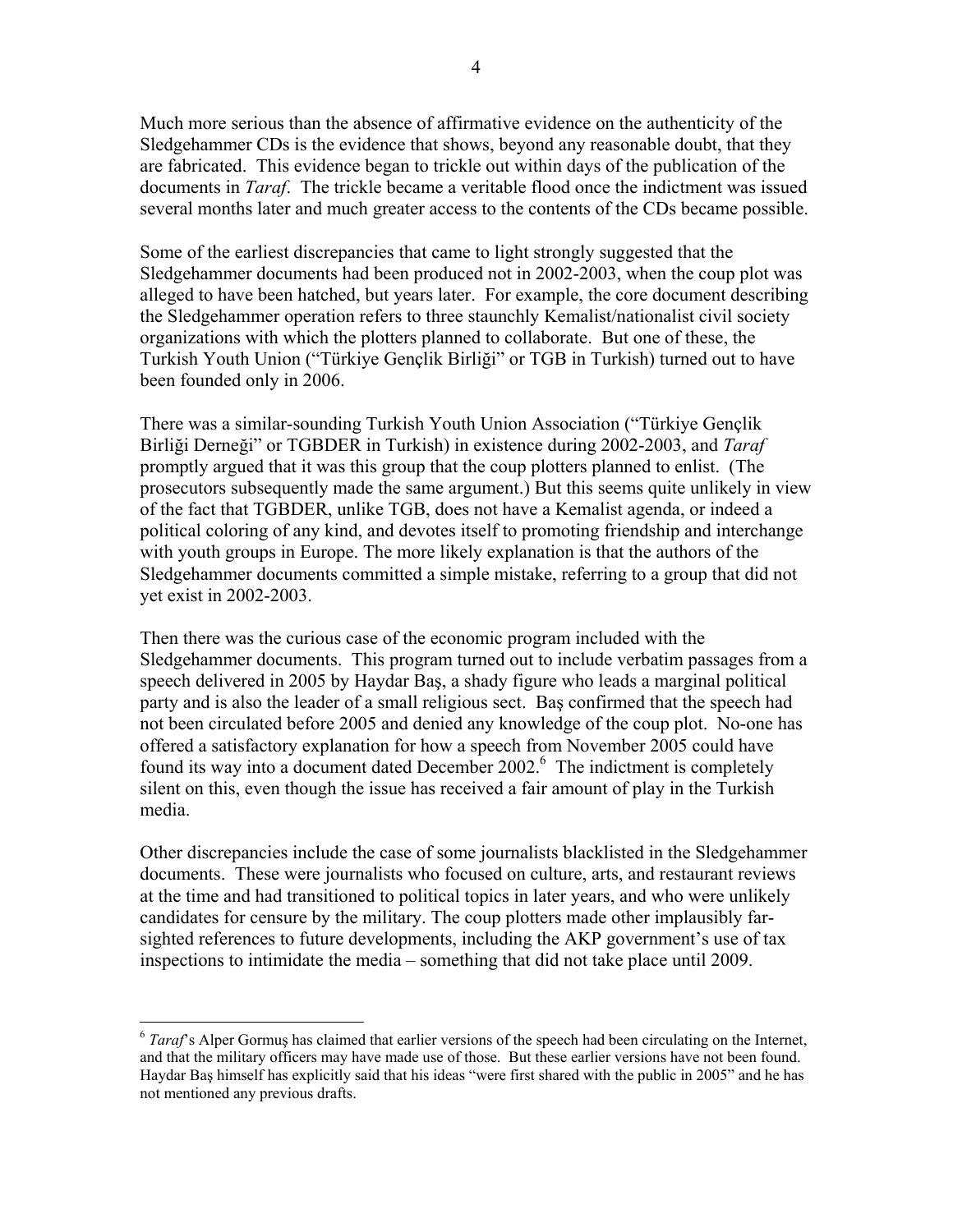*Taraf* began to serialize excerpts from the Sledgehammer documents in January 2010. The reporter who had "broken" the Sledgehammer story published a book in short order, with additional excerpts. Before the indictment was issued, scrutiny by outsiders of the Sledgehammer evidence remained restricted to these selected material. The rest of the contents of the three incriminating CDs remained under wraps because the prosecutors prevented the accused and their lawyers from having access to them, citing the confidentiality of an ongoing investigation. When the prosecutors finally issued their indictment in July, it became possible to examine the evidentiary basis of the case to a much greater extent. To date, however, copies of the CDs have not been delivered to the defendants.

The indictment is a treasure trove of contradictions and inconsistencies. It evinces a prosecutorial branch determined to assert the guilt of the defendants, often paying little heed to reason, logic, or the rules of evidence. The police reports contained in the annexes reveal police officers acting more like student debaters charged with arguing one side of the case than investigators trying to uncover the facts. But most striking of all are the additional, unequivocal anachronisms buried within the Sledgehammer files that the prosecutors have failed to uncover or have chosen to overlook.

To understand the nature of these anachronisms, a couple more words are needed about the Sledgehammer files found on the CDs. Some of these are detailed descriptions of military operations designed to pave the way for martial law and an eventual military coup. But the files also contain appendices that provide long lists of various kinds – names of officers charged with carrying out specific tasks, notes on government bureaucrats and security personnel, hospitals and pharmaceutical companies for resort in case of emergencies, associations, newspapers, and magazines to be banned, and so on.

It is these lists that have proved fertile ground for pointers to the fraudulent nature of the documents. Much like the "facts" revealed in *Taraf,* they contain numerous entries that reflect knowledge of events that took place in later years and which could not have been known back in 2002-2003, when the coup preparations were allegedly underway. Here are some examples.

- Among the associations to be closed is an entity named "Liberal Europe" ("Liberal Avrupa Dernegi"). No such group existed in 2003. Liberal Europe carried the name "Free Democrats" ("Hür Demokratlar Derneği") until April of 2006, at which time it did change its name to "Liberal Europe." Obviously any document created back in 2003 would have referred to this association by its original name, not Liberal Europe.
- The list of hospitals includes one named "Medical Park Sultangazi." This hospital's original name was "The Sultan Hospital" and the name change did not occur until June 2008 when it was bought by the Medical Park Hospital Group. Any document created in 2003 would have referred to it as The Sultan Hospital.

\*\*\*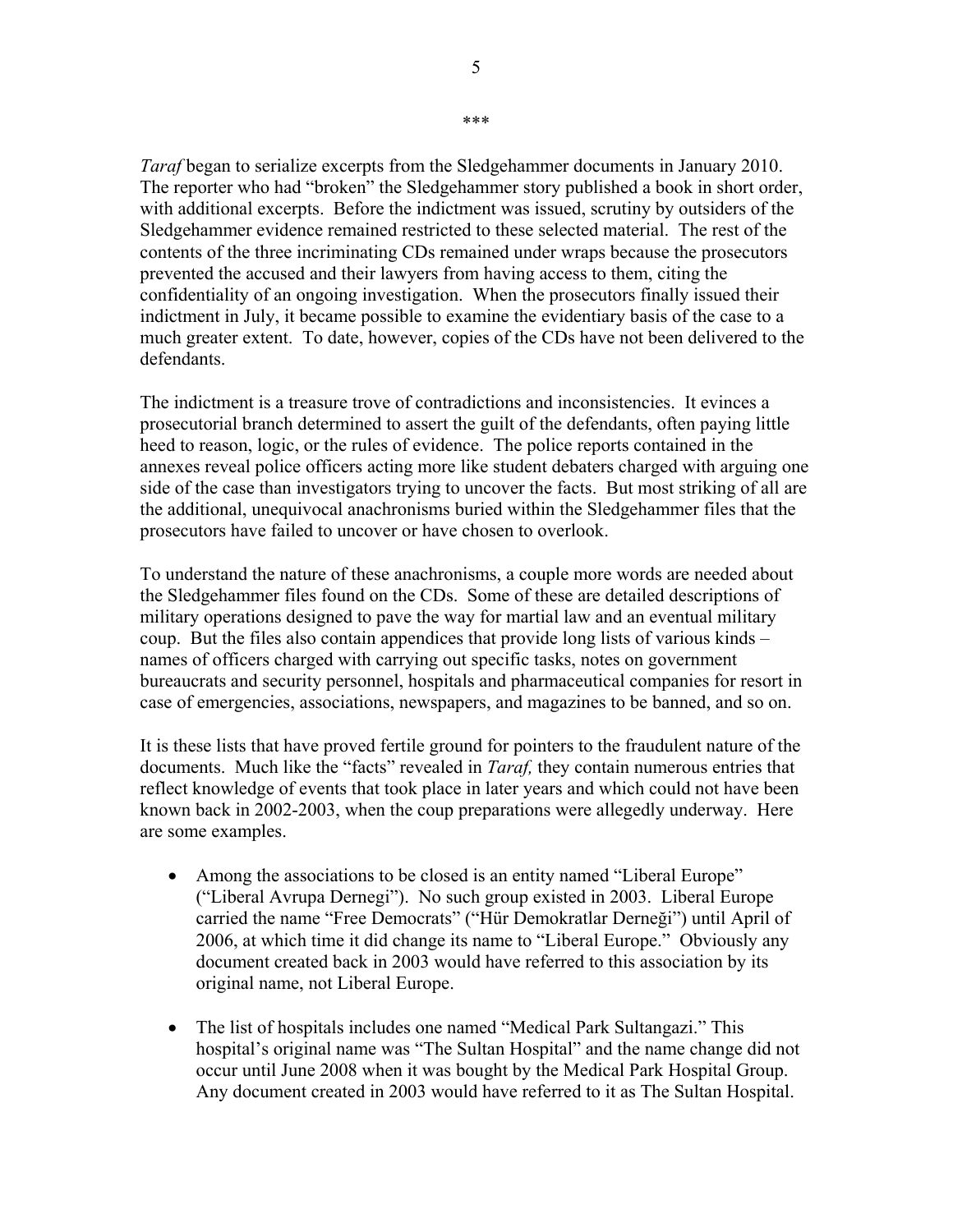- The list of drug repositories includes a pharmaceutical firm called "Yeni *Recordati* İlaç ve Hammadeleri San. ve Tic. A.Ş." This firm did exist in 2003, but its name was different and did not contain Recordati, which is an Italian firm that bought the Turkish entity in October 2008. The Turkish firm's name in 2003 was "Yeni İlaç ve Hammaddeleri San. ve Tic. A.Ş." and this is what any document written in 2003 would have called it.
- A naval officer whose full name appears as Barbaros Büyüksağnak in all authentic military documents dated earlier than 2007 is listed in several Sledgehammer documents as *Yaşar* Barbaros Büyüksağnak. That second name makes its first appareance in military records in June 2007 when the Naval forces registry was updated and revised.
- One of the officers listed in the documents is shown on assignment at "CC Mar Naples," the acronym for Maritime Component Command Naples. There was no military unit by that name in 2003. CC Mar Naples was inaugurated on July  $1<sup>st</sup>$ , 2004, replacing the Headquarters Allied Naval Forces Southern Europe (HQ NAVSOUTH).

Instances of this sort are too numerous to list here,<sup>7</sup> but these selected examples should be enough to give a flavor of the inadvertant anachronisms that can be found in the Sledgehammer files. It is as if the perpetrators' "fact-checkers" made an attempt to confirm the existence of these entities at the time Operation Sledgehammer is supposed to have been hatched, but overlooked that some of them may have undergone a name change since 2003.

If at least some of these documents are of post-2003 vintage, as it seems certain in light of these timing inconsistencies, an unavoidable conclusion follows. The metadata of the CDs – which, to repeat, indicate the CDs were produced and burned in 2003 – must have been purposefully tampered. Someone has tried to frame the defendants, and prosecutors have either fallen for the setup or have been accomplices to it.

There are many other inconsistencies in the Sledgehammer documents, which are individually perhaps not as conclusive as the anachronisms just mentioned, but collectively amount to a powerful case against the authenticity of the coup plot. For example, the coup plans contain obvious violations of the chain of command, such as the head of a military school ordering air force battalions into action. They include documents allegedly prepared in the Istanbul headquarters of the  $1<sup>st</sup>$  Army while their supposed authors were abroad, hundreds of miles away. Even though considerable care was obviously taken to make the material look like authentic military documents, their formatting and wording contain numerous departures from standard military usage.

<sup>&</sup>lt;sup>7</sup> For a detailed listing and discussion of these anachronisms, see our blog (in Turkish): http://cdogangercekler.wordpress.com.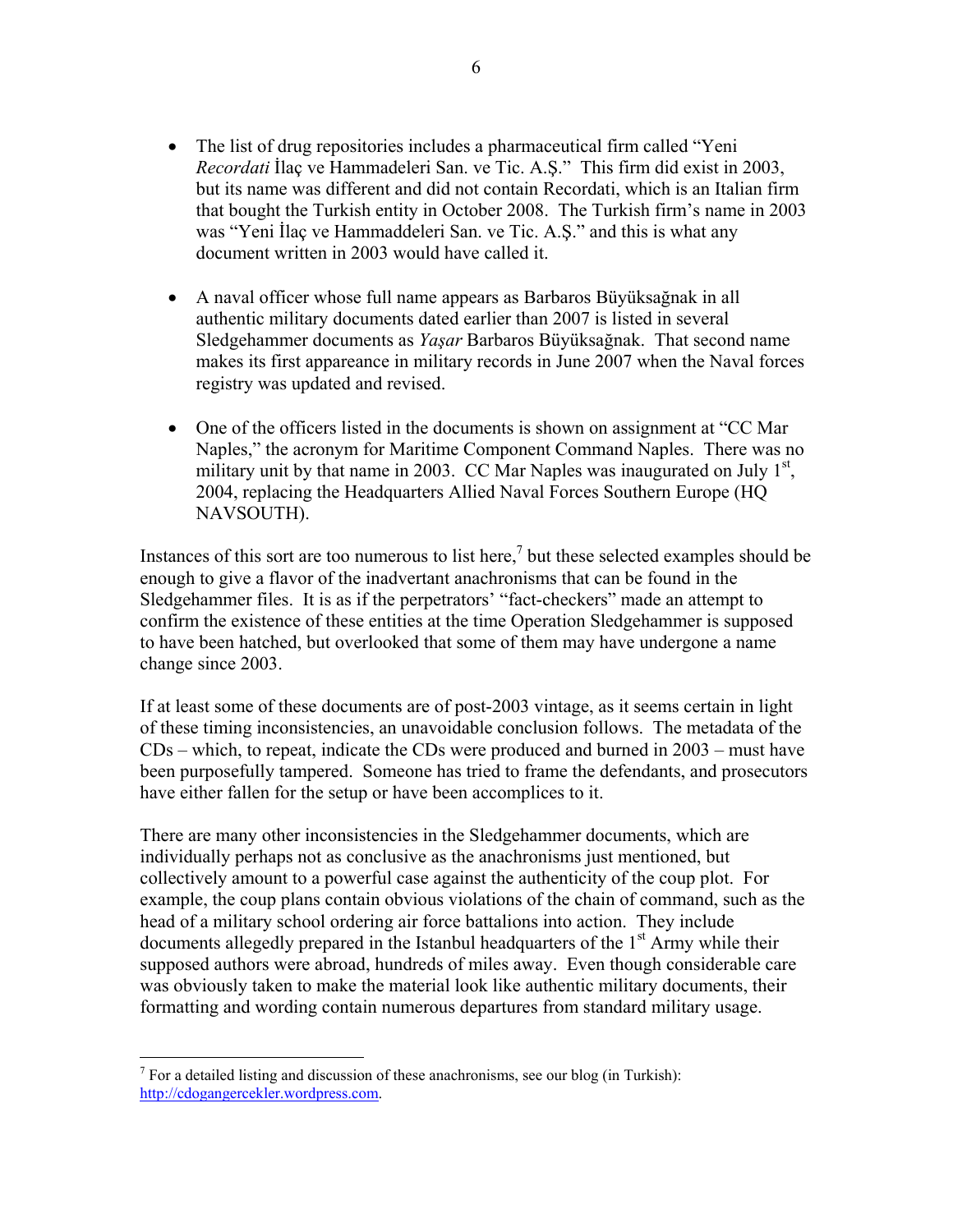Last but not least, there is the unsolved mystery of why the Sledgehammer plans were never put into action, despite detailed preparations. The indictment claims higher-ups, in particular the commander of the landed forces, stepped in to prevent the coup. But unaccountably, prosecutors never questioned him on the matter; nor has he acknowledged any knowledge of Sledgehammer.

\*\*\*

Who is behind these fraudulent documents? The Turkish army's history of political intervention lends surface plausibility to charges of coup plots. The AKP and its allies have an obvious interest in discrediting the military and government-friendly dailies such as *Zaman, Sabah*, and *Star* have been a steady source of disinformation on the facts behind the case. Moreover, we know that some of these groups have circulated fabricated coup plots before. Former U.S. ambassador to Turkey, Eric Edelman, has recently revealed that he was handed allegedly original army documents sometime during 2003-2004 by an individual linked to a group allied with the AKP government.<sup>8</sup> These hand-written documents described preparations for a military coup. They turned out to be crude fakes upon closer examination by American experts, who concluded that the forgery was aimed at mobilizing U.S. support for the AKP government against the Turkish Army.

A dramatic recent book by a distinguished police chief, Hanefi Avcı, has shed considerable light on these machinations.<sup>9</sup> Avcı claims that followers of Fethullah Gülen – the influential US-based spiritual leader – have formed a state within the state, effectively wresting control of the national police and large parts of the judiciary. (The Gülen movement is independent from the AKP, but the two have long been closely allied.) Gülenist police officers and prosecutors are targeting their perceived opponents, Avcı writes, using illegal wiretaps, selective leaks to the media, judicial manipulation, planted evidence, and fabricated documents.

Avcı provides an account of how each operation is carefully planned by Gülenist *imams* who tightly control their charges within the police and the judiciary. He claims the prosecutions are based on secret military documents leaked by Gülen sympathizers within the military, which are doctored and enhanced with additional material as needed. He describes the organization of the Gülenists within the national police in some detail, even naming the *imam* who allegedly runs the network. Avcı does not discuss the Sledgehammer case in detail, but leaves no doubt that he believes the defendants have been framed.

Such accusations against the Gülen movement are not new in Turkey. But what makes the book a bombshell is that its author is known to be close to the Gülen movement and

<sup>&</sup>lt;sup>8</sup> Edelman's account is reported in http://cdogangercekler.wordpress.com/2010/07/03/belge-sahtekarligizerine-eric-edelmanin-ilgin-bir-trkiye-hatirasi/.

<sup>9</sup> Hanefi Avci, *Haliçte Yaşayan Simonlar: Dün Devlet Bugün Cemaat*, Angora, 2010.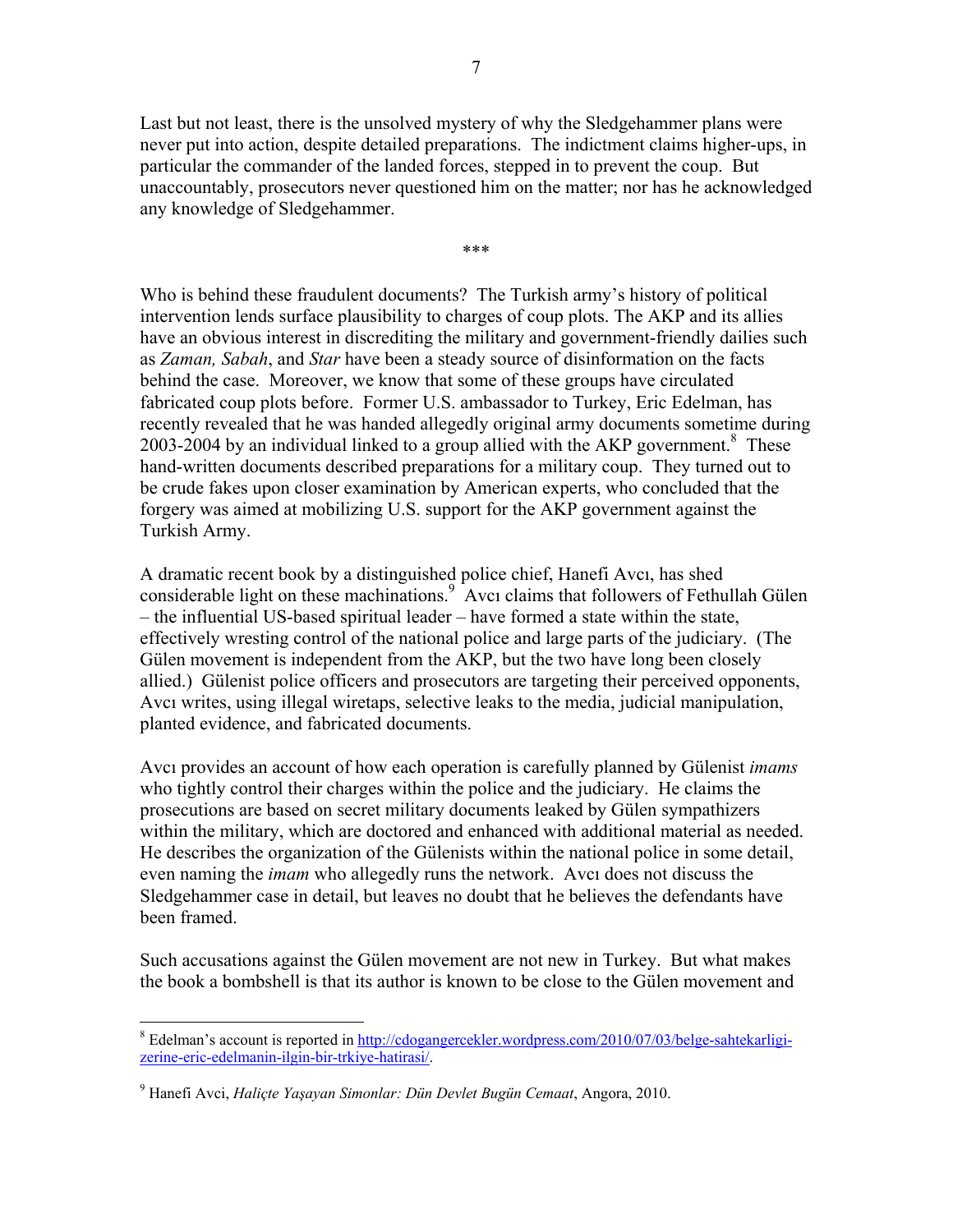the AKP.<sup>10</sup> He also has an impeccable track record of courage and incorruptibility. No friend of the army, he famously pursued rogue elements within the military in a landmark investigation several years ago. Furthermore, Avcı makes clear he abhors the worldviews of some of the military officers in the Sledgehammer case.

So Avcı cannot be accused of harboring militarist, ultra-secularist, or ultra-nationalist sympathies. In view of his inside knowledge and long career in intelligence, neither can he be called a conspiracy theorist making wild accusation. His story has a credibility that earlier accounts have lacked. Yet when Avcı reported his concerns to his governmental superiors, appealing personally to a cabinet minister, apparently nothing happened. The AKP government refused to investigate and did nothing with Avcı's information.

Once the darling of government-friendly media, Avci has instead found himself the subject of an intense character assassination campaign waged by those same publications. In a pattern that is all too familiar, police have now linked him to a violent extremist group. Gülenist media are having a field day with the damaging, if implausible, accusations leaked from the investigation.

Only a serious and impartial investigation can verify whether Avcı's claims are wellfounded or not. But Avcı's claims ring true and help make sense of many curious aspects of the Sledgehammer case. They account in particular for the highly prejudicial behavior of the prosecutors and the investigators, who have systematically disregarded evidence of fabrication while feeding the media with leaks against the defendants. They also explain why Turkey's best selling daily *Zaman*, the media flagship of the Gülen movement, has been so intent on deceiving its readers on the facts of the case, dismissing the inconsistencies with implausible rationalizations and publishing one falsehood after another in support of the allegations.<sup>11</sup>

Why are the AKP and its allies doing this? The answers seem to be payback, preemption, and political mileage. Undoubtedly, there is a certain element of revenge involved, as the AKP and the Gülenist have both suffered in the past from heavy-handed treatment and persecution at the hands of the secular/military establishment. The AKP has been under threat of closure for much of its existence. As one AKP member has put

 $\overline{a}$  $10$  Avcı has spent most of his life within Gülenist circles and both his children graduated from Gülenist schools. He was a darling of the Gülenist media until his book was published. He has been vilified by the same media since, with accusations of torture, careerism, cover-up, and even psychological derangement.

<sup>&</sup>lt;sup>11</sup> For example, when the TGB anachronism first came to light, *Zaman* responded by deleting the group from its published extract from the Sledgehammer documents. When doubts were raised about a reference in the documents to the Greater Middle East Initiative, a diplomatic effort that went into effect months after those documents were allegedly prepared, *Zaman* wrote against all known facts that the Initiative was in effect in 2002. *Zaman* has claimed that General Doğan, the alleged ring leader, initially accepted his role in the coup plot before recanting, that the documents bear his signature, that the military high command has confirmed the existence of Operation Sledgehammer. None of this is true. See httpcdogangercekler.wordpress.com/2010/08/11/zaman-kendini-ele-veriyor// and http://cdogangercekler.wordpress.com/2010/08/21/zamanin-yalanlama-yalanlari-gncellestirilmis-998 baski/.